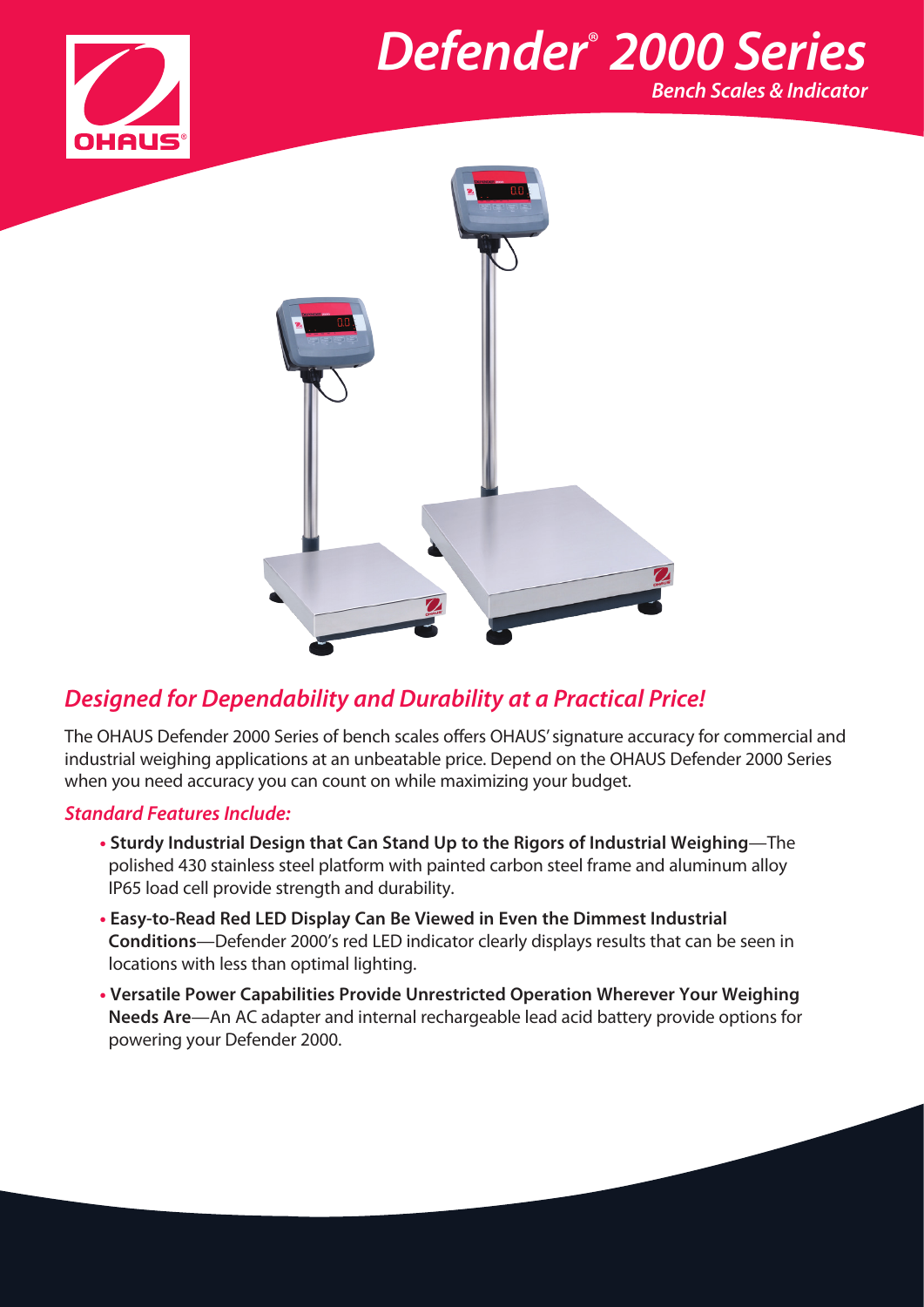# *Defender*®  *2000 Series Bench Scales*

| <b>Model</b>                                                 | D24PE30FR                                               | D24PE60FR                                                                      | D24PE60FL           | <b>D24PE150FL</b>                      | <b>D24PE150FX</b>                      | <b>D24PE300FX</b>                    | <b>D24PE300FV</b>                      | <b>D24PE600FV</b>               |
|--------------------------------------------------------------|---------------------------------------------------------|--------------------------------------------------------------------------------|---------------------|----------------------------------------|----------------------------------------|--------------------------------------|----------------------------------------|---------------------------------|
| Certified Capacity $\times$ Readability 30 $\times$ 0.005 kg |                                                         | $60 \times 0.01$ kg                                                            | $60 \times 0.01$ kg | $150 \times 0.02$ kg                   | $150 \times 0.02$ kg                   | $300 \times 0.05$ kg                 | $300 \times 0.05$ kg                   | $600 \times 0.1$ kg             |
| Recommended Disp. Resolution                                 | 1:6000                                                  | 1:6000                                                                         | 1:6000              | 1:7500                                 | 1:7500                                 | 1:6000                               | 1:6000                                 | 1:6000                          |
| <b>Load Cell Protection</b>                                  |                                                         |                                                                                |                     |                                        | Aluminum alloy IP65                    |                                      |                                        |                                 |
| <b>Base Construction</b>                                     |                                                         | Stainless Steel pan, painted carbon steel frame                                |                     |                                        |                                        |                                      |                                        |                                 |
| Platform Dimensions ( $W \times D$ )                         |                                                         | $300 \times 350$                                                               |                     | $400 \times 500$                       |                                        | $500 \times 600$<br>$600 \times 800$ |                                        |                                 |
| <b>Front View Dimensions</b>                                 |                                                         | $210 \times 165 \times 300 \times 103$                                         |                     | $210 \times 165 \times 400 \times 115$ | $210 \times 165 \times 500 \times 145$ |                                      | $210 \times 165 \times 600 \times 170$ |                                 |
| $(F1 \times F2 \times F3 \times F4 \times F5 \times F6)$     | $\times$ 50 $\times$ 240 mm                             |                                                                                |                     | $\times$ 50 $\times$ 315 mm            | $\times$ 100 $\times$ 420 mm           |                                      | $\times$ 100 $\times$ 522 mm           |                                 |
| <b>Side View Dimensions</b>                                  |                                                         | $740 \times 462 \times 350$                                                    |                     | $940 \times 612 \times 500$            | $940 \times 712 \times 600$            |                                      | $1240 \times 912 \times 800$           |                                 |
| $(S1 \times S2 \times S3 \times S4 \times S5)$               | $\times$ 290 $\times$ 44 mm                             |                                                                                |                     | $\times$ 435 $\times$ 44 mm            | $\times$ 530 $\times$ 44 mm            |                                      | $\times$ 725 $\times$ 44 mm            |                                 |
| Column                                                       |                                                         | 500 mm                                                                         |                     |                                        | 700 mm                                 |                                      | 1000 mm                                |                                 |
| Leveling Component                                           |                                                         | Externally visible level bubble and adjustable leveling feet with locking nuts |                     |                                        |                                        |                                      |                                        |                                 |
| Safe Overload Capacity                                       | 125% of rated capacity                                  |                                                                                |                     |                                        |                                        |                                      |                                        |                                 |
| <b>Indicator Construction</b>                                | ABS plastic housing                                     |                                                                                |                     |                                        |                                        |                                      |                                        |                                 |
| <b>Weighing Units</b>                                        | kg, g, lb                                               |                                                                                |                     |                                        |                                        |                                      |                                        |                                 |
| <b>Application Modes</b>                                     | Weighing, Parts Counting, Accumulation                  |                                                                                |                     |                                        |                                        |                                      |                                        |                                 |
| Display                                                      | 6-digit, 7-segment red LED, 20 mm high digits           |                                                                                |                     |                                        |                                        |                                      |                                        |                                 |
| Keyboard                                                     | 4 function mechanical keys, raised, tactile             |                                                                                |                     |                                        |                                        |                                      |                                        |                                 |
| Zero Range                                                   | 2% or 100% of full scale capacity                       |                                                                                |                     |                                        |                                        |                                      |                                        |                                 |
| <b>Tare Range</b>                                            | Full capacity by subtraction                            |                                                                                |                     |                                        |                                        |                                      |                                        |                                 |
| <b>Stabilization Time</b>                                    | 1 second                                                |                                                                                |                     |                                        |                                        |                                      |                                        |                                 |
| Auto-Zero Tracking                                           | Off, 0.5, 1 or 3 divisions                              |                                                                                |                     |                                        |                                        |                                      |                                        |                                 |
| Power                                                        | AC adapter with internal rechargeable lead acid battery |                                                                                |                     |                                        |                                        |                                      |                                        |                                 |
| <b>Battery Life</b>                                          | 80 hours continuous use with 12 hour recharge time      |                                                                                |                     |                                        |                                        |                                      |                                        |                                 |
| Calibration                                                  | 5 lb/kg to 100% of capacity, user selectable            |                                                                                |                     |                                        |                                        |                                      |                                        |                                 |
| Interface                                                    | Optional RS232                                          |                                                                                |                     |                                        |                                        |                                      |                                        |                                 |
| <b>Operating Temperature Range</b>                           |                                                         | -10°C to 40°C                                                                  |                     |                                        |                                        |                                      |                                        |                                 |
| Net Weight                                                   | $11$ kg                                                 |                                                                                |                     | 15 kg                                  |                                        | 26 kg                                |                                        | 40 kg                           |
| Shipping Weight                                              | 13 kg                                                   |                                                                                |                     | 17 kg                                  |                                        | 29 kg                                |                                        | 45 kg                           |
| <b>Shipping Dimensions</b>                                   |                                                         | $745 \times 420 \times 185$ mm                                                 |                     | $915 \times 515 \times 184$ mm         |                                        | $1025 \times 625 \times 185$ mm      |                                        | $1150 \times 745 \times 265$ mm |

## **Other Standard Features and Equipment**

Indicator with ABS plastic housing, red LED display, tactile mechanical keys, optional RS232C with manual/continuous/interval printing, hardware configuration lockout switch, internal lead-acid rechargeable battery and AC adapter. Software included for parts counting mode with selectable sample sizes and weighing totalization (Accumulation) functions. Selectable span calibration points, averaging level, auto-zero tracking and battery saving auto-off. Stainless steel pan with painted carbon steel tubular frame, non-slip rubber leveling feet with locking nuts, externally visible level bubble, aluminum alloy IP65 load cell, down-stops for overload protection

## **Compliance**

- **Product Safety:** IEC/EN 61010-1
- **Electromagnetic Compatibility:** IEC/EN 61326-1 Class B, Basic environments

### **Dimensions**

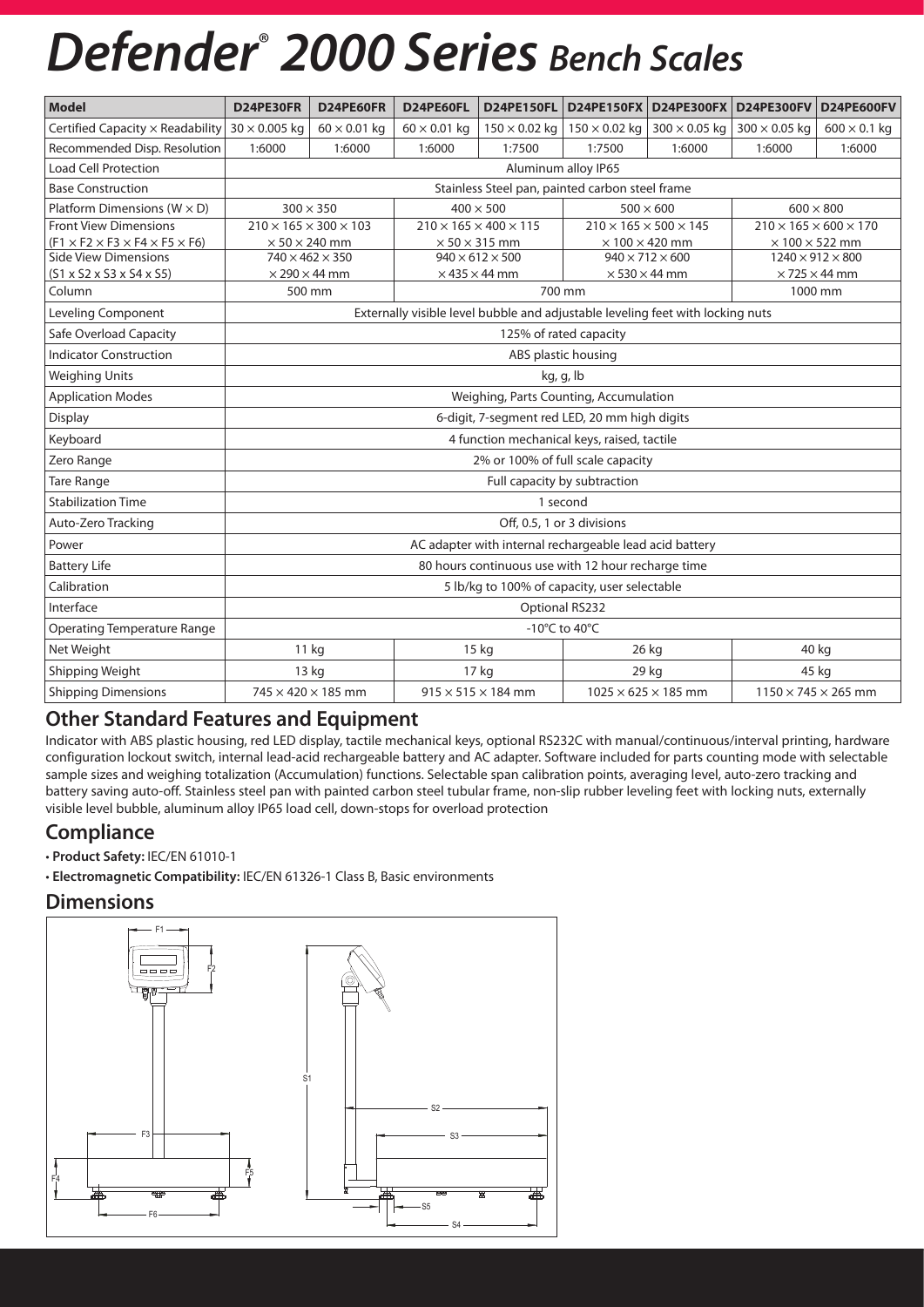## *2000 Series T24PE Indicator*



## *Designed for Dependability and Durability at a Practical Price!*

The OHAUS Defender 2000 indicators offer OHAUS' signature accuracy for commercial and industrial weighing applications at an unbeatable price. Depend on the OHAUS Defender 2000 Series when you need accuracy you can count on while maximizing your budget.

#### *Standard Features Include:*

- **Enhanced Functionality Beyond Standard Weighing Provides Operation for Additional Applications—**In addition to standard weighing mode, this economical indicator also features parts counting and accumulation functions.
- **Easy-to-Read Red LED Display Can Be Viewed in Even the Dimmest Industrial Conditions—** Defender 2000 indicator's red LED indicator clearly displays results that can be seen in locations with less than optimal lighting.
- **Versatile Power Capabilities Provide Unrestricted Operation Wherever Your Weighing Needs Are—**An AC adapter and internal rechargeable lead acid battery provide options for powering your Defender 2000 indicator.